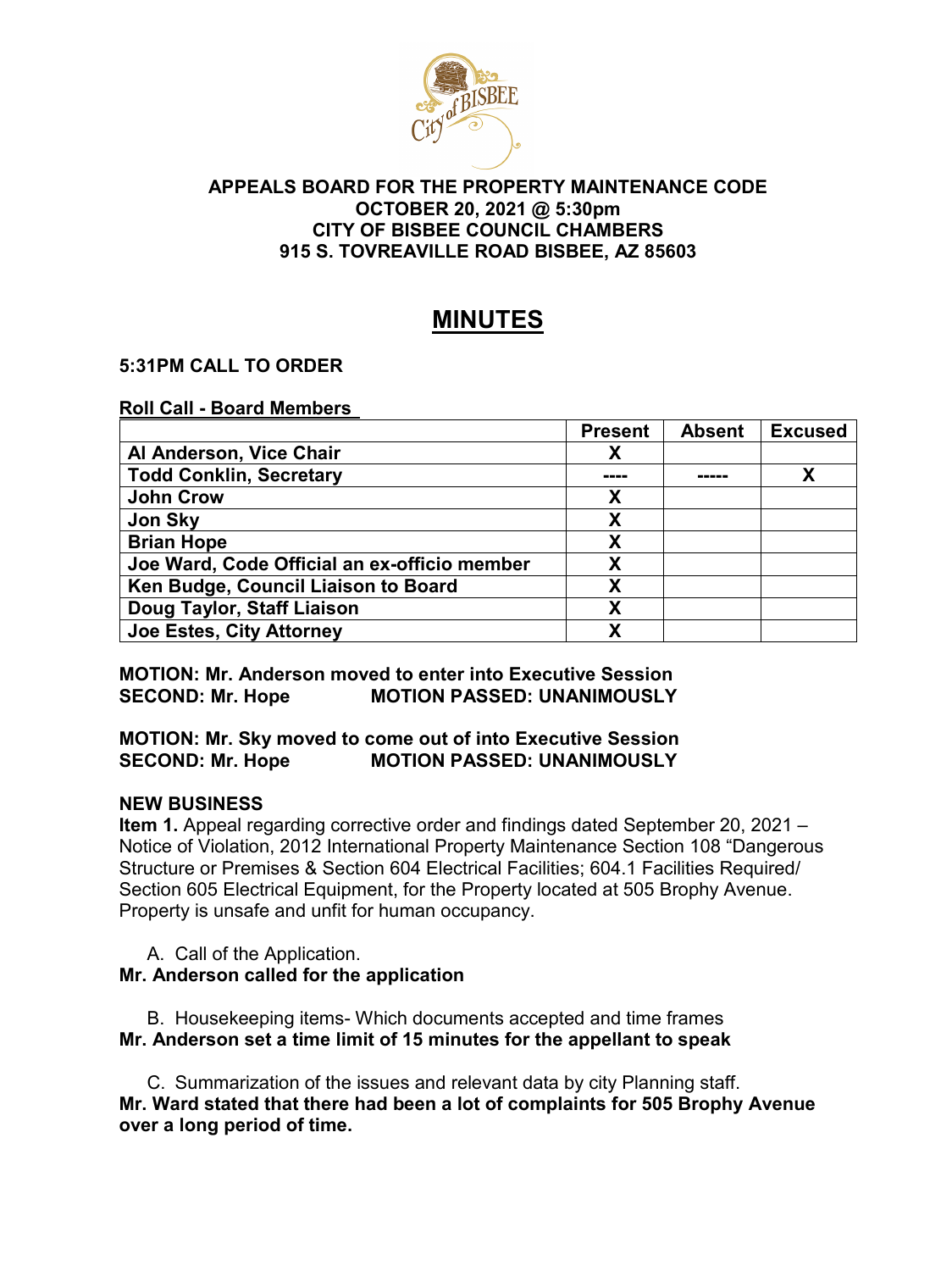**Mr. Ward said that Mr. Staley would clean it up at different times and then he would get more lax over time, which in turn the City would receive more complaints.** 

**The issue was that it was unfit for habitation by any standard.** 

**Mr. Ward stated all the issues for the corrective order. He stated that the sanitary conditions of 505 Brophy Avenue were much better and that all the utilities are on for the home and functioning. The house still has a serious odor about it. There are ways that Mr. Staley can go about tackling that issue, Mr. Ward would be recommending that he do something more than what he has done.** 

**The house doesn't meet any of the standards for habitability. Mr. Staley is making vast improvements so far.** 

**Mr. Taylor reiterated that the Board was only looking at the corrective order.** 

D. Presentation by the Appellant and witnesses. **There were no witnesses to speak.** 

**Mr. Staley, the Appellant stated that he came here tonight to confirm that the system works, the Bisbee building department headed up by Mr. Ward has gotten his undivided attention.** 

**On September 20th he received a corrective order from Mr. Ward who was concerned that there was not a proper supply of electricity to his home**. **He stated that he has complied with the order.** 

**Early in September he received notice from Arizona Public Service citing an outdated electrical system panel that needed to be switched out with a new electrical panel.** 

**Mr. Ward has verified that the utilities are working and at this time he would like to move forward. He spoke with Mr. Ward and was told that as long as the proper permits were purchased the renovation should absolutely continue.** 

**A corrective order was properly issued and he has happily complied. It was a welcome relief to talk to the Board about this.** 

**Mr. Staley thanked the Board for their service and any decisions made should be based on reality. Internet bulling and biases should not play a role. He has responded to the order and that has been confirmed by the city official who issued the order.** 

**Mr. Staley said that he has leased another place to live until he can get his home up to code.** 

E. Final closing remarks by Appellant. **There were no final closing remarks by Appellant.** 

F. Discussion of the issues among the Board members.

**Mr. Anderson stated that an order was issued, and the appellant has made a lot of effort in addressing the corrective notice, but there was still some more stuff to be done.**